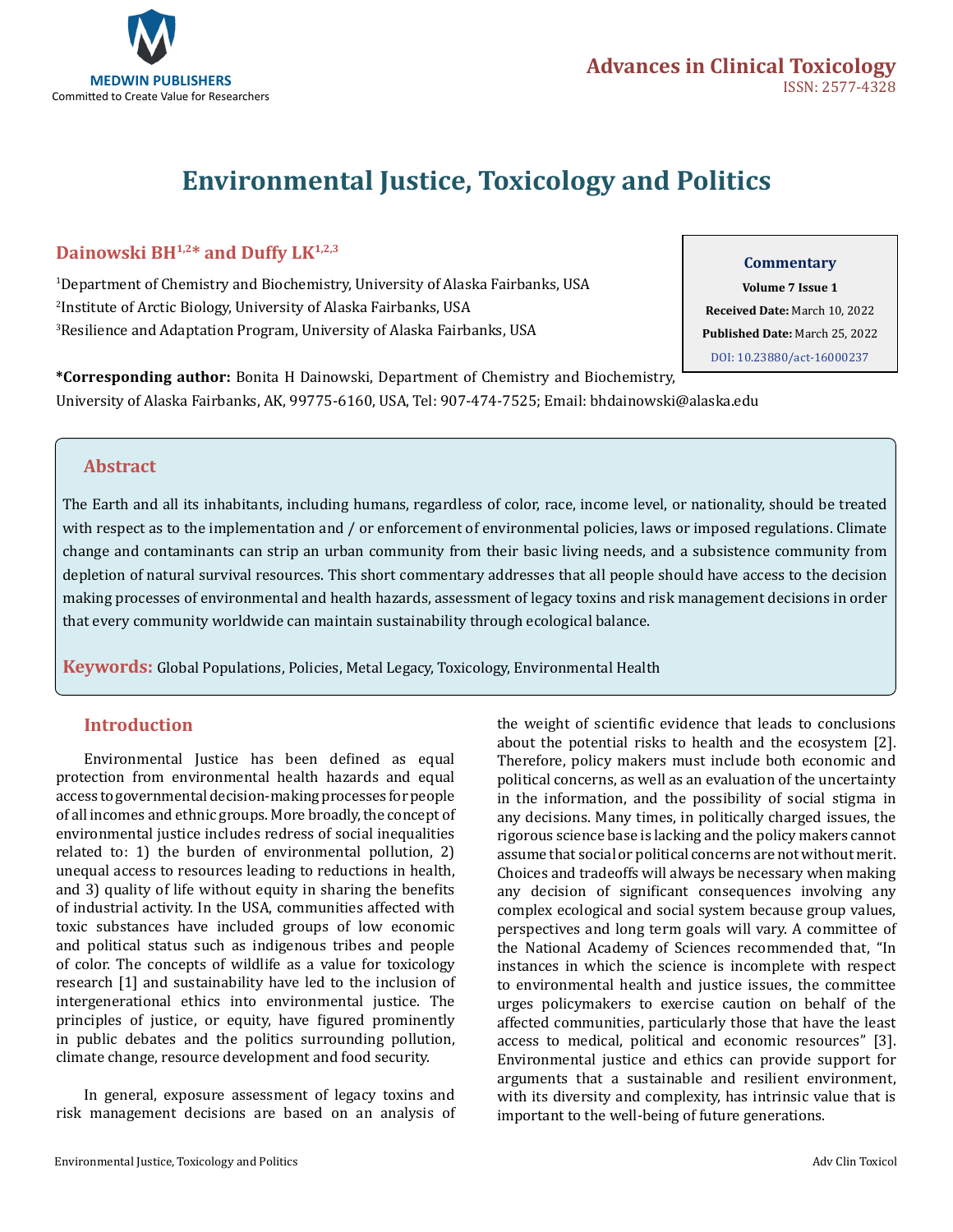Today, scientific information is more widely distributed globally through international scientific journals based upon the local environments and communities involved. Furthermore, free democratic societies at the local, regional, national and international levels demand stakeholder participation in energy and material resource development and environmental conservation issues. The decision process has also become more open and subject to widespread political debate. While the arguments are environmental, economic and political in nature, the underlying issue in the debate is usually related to the toxin and ethical values, such as human rights, justice, benevolence and beneficence.

#### **Health and Exposure to Chemical Pollution**

Most issues in environmental justice are related to the health disparities within diverse groups of minority populations. These groups are either denied the use of resources or exposed to adverse impacts from chemical exposure. The basic disparity in these controversies relates to inequalities in the risk / benefit ratio experienced by social or economically disadvantaged populations. Alaska Natives and North American Indians, for example, have been the focus of concerns about exposure to environmental hazards through occupational risk, living conditions or food systems. For example, during the 1950's, uranium ore was discarded on the Navajo lands in New Mexico and Arizona with resultant dust detected in the homes of Navajo miners. Mining issues, related to radioactive and other metals, have been debated in Canada as the Canadian provincial and tribal governments considered uranium mining on Algonquin lands. In Alaska, gold and oil mining on both Native and state lands were hotly debated due to the potential impacts on fish and wildlife resources. These political debates, while local in nature, are centered on who controls use of the land, who benefits and who will be harmed.

Now, the justice issue is the health of the land; can the ecosystem itself survive? For example, when an excess of rain falls, flooding can occur in the environment, causing devastation to plants, food sources for animals, and human living conditions destroyed. Therefore, one must ask, is this organic release of rain from the atmosphere, from the ecosystem itself, or from manipulated cloud seeding that has been occurring since the 1960's and continues with further advancements in that area; since Earth has always been addressed as a metaphor of a live organism that has energy, growth and cyclic shifts in weather and its environments.

Currently we are entering a new cyclic phase of environmental shifts, where the impact of the human species can impact climate change. Natural events will occur and may suffer because of our human choices. Yet, if we become more responsible, then changes can occur for the survival of

a supportive environment. It is our level of conscious which we hold which influences the environment. In other words, we must take into account that the Earth now expands and releases its energies in response to our human consciousness. We need to become synchronized with the Earth's energy for environmental changes. Since this education may take a long time, what we need to do in the interim is to be mindful of the narratives of government agencies control of the environment, and this requires us as citizens to have a strong commitment to our communities in order to have a strong voice.

Political structures, such as state or provincial governments, often overlap on regulations leading to conflict with tribal, state or federal governments. The legacy of colonialism in North America, as differences in cultural values, relationships between people with the land and inter-generational ethics conflicts continue to remain a veiled context. History documents a process by which an advantaged group, having exhausted its sustainability options, dispossesses another group of its culture or lifestyle and traditional knowledge by economic, military, or government process. The potential outcome is a reduction in the innate ability of the resident group to mainstream their local environment. This increases the vulnerability of future generations to survive in the real world as their natural wealth is destroyed.

Establishing causal relations between a reduction in community health and well-being with chemical exposures form the siting of an environmental hazard such as a mine waste site or oil refinery, in a rural, minority or lowincome community is politically complicated because of the modern definition of health and inherent uncertainty in the scientific process. The "perfect evidence" of causation is not only practically impossible to obtain in human populations because of the research expense and multiple confounders, but also because of important ethical restraints on controlled experimentation on human populations. On the other hand, industrial modification of the ecosystem could be considered an uncontrolled experiment.

Developmental defects from chemical exposures to variable mixtures often do not become apparent until adulthood, creating a lag time that prevents solid conclusions at decision. The current use of these concepts, "weight of evidence" and the "precautionary principle", that are used in addressing uncertainty and causation about toxic issues, are not always successful in the committees of government agencies.

In analyzing a suspected case of environmental justice, the U.S. National Academy of Sciences suggests that the proximity and characterization of exposure are key components [4]. Therefore, these two main questions should